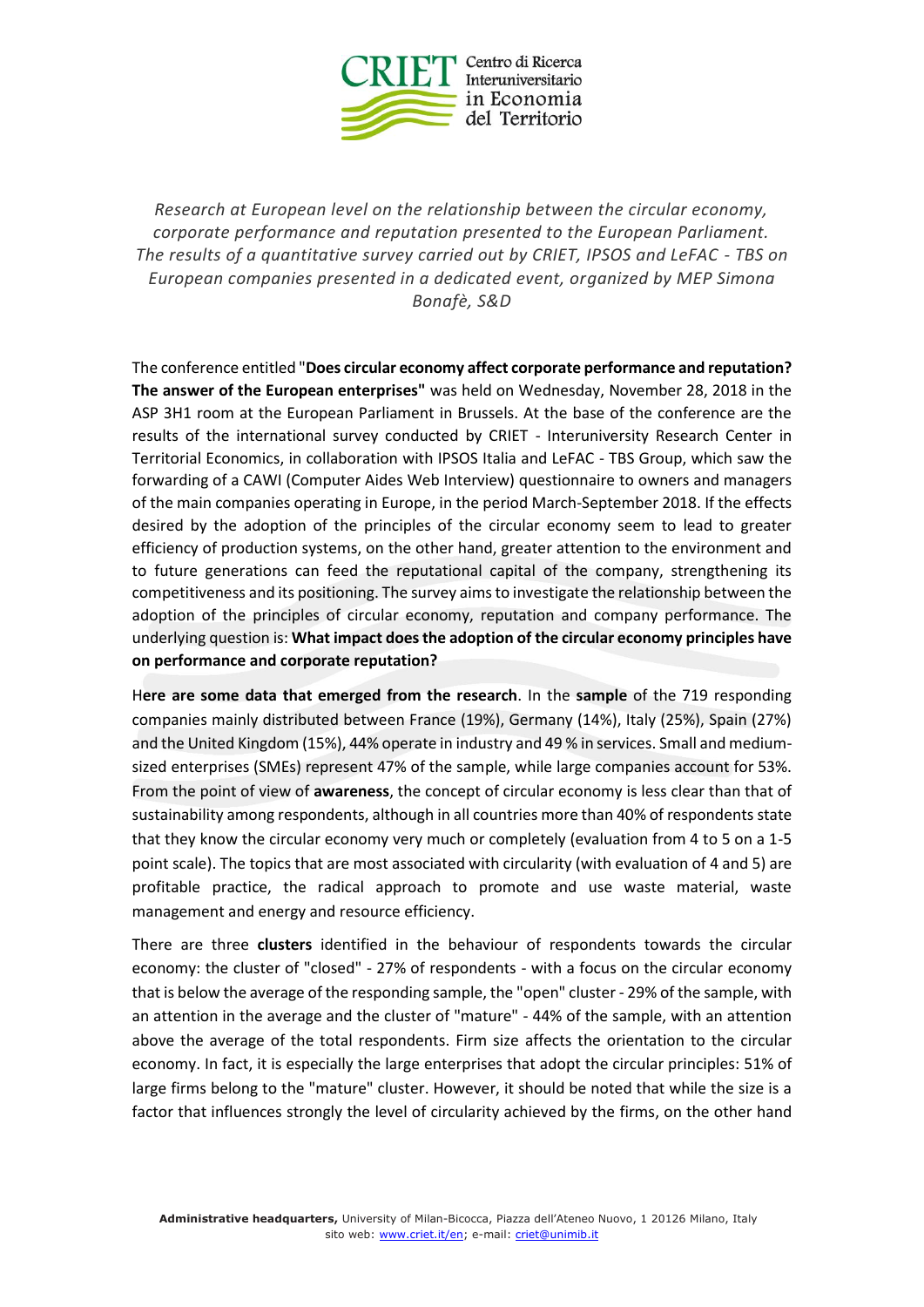

the circular economy is not foreclosed to smaller enterprises. This is demonstrated by 35% of SMEs that are in the "closed" cluster.

Among the **factors** that drive companies towards the circular economy are the owners' sensitivities to the principles of circularity, followed by the employees who push the company to move towards the circularity paradigm. Among the external drivers we find the community and customers, but with different priorities among the three clusters: for the "mature", the first driver is the demand of the market for products at affordable prices and with minimal environmental impact, followed by customer requests. For the "open", the main external lever towards circularity are customers, followed by two equally recognized drivers that are market and community. The "closed" instead give more importance to the market, to the community and to the demands of financial institutions in terms of environmental parameters (21%).

With respect to **performance**, the results of the research show that the more mature the adoption of circular principles by the company and the better is its performance. The circular economy has an impact above all on environmental performance and on the relationship with customers. For all three clusters the greatest benefits found in being circular are environmental (83% of the mature, 51% of the open and 29% of the closed), followed at a minimal distance by the relationship with the customers that collects 81% of preferences among the mature, 51% among the open and 28% among the closed. The economic performance is instead lower for all the clusters, with values that are however interesting in the cluster of the mature ones (67% of the respondents).

Being circular also affects **brand image** and **reputation**. The brand image is in fact evaluated from 4 to 5 points (on a 5-point scale, where 1 corresponds to minimum evaluation and 5 to the maximum one) for 37% of "closed", from 63% of "open" and from 87% of "mature" respondents. The reputation is assessed from 4 to 5 points for 40% of "closed", 62% of "open" and 87% of "mature". The factors that work most on corporate reputation, however, are different among the clusters: while the enterprises that are closed to the circular economy have a reputation is based above all on the offer, the more mature base their reputation on 4 four drivers: offer, financial management, vision and ethics.

**Simona Bonafè** - MEP-European Parliament Rapporteur of the Circular Economy Package hosted the important event: "The survey illustrated is, for the legislators like me who treat the circular economy, a very important tool that gives us the measure of how much this model is already adopted by many companies, which have understood their potential also in terms of corporate reputation. Making circular economy is, in other words, an excellent business card and this shows that the way taken is the right one: the circular economy is the only development model able to reconcile respect for the environment and business. At the same time, in my opinion, the data also tell us that there is still much to do. We must ensure that the transition from the current linear model to the circular economic model is no longer an exception, but normality. This involves change both in consumer behaviour and in industrial production. The future has only one direction, and this is circular ".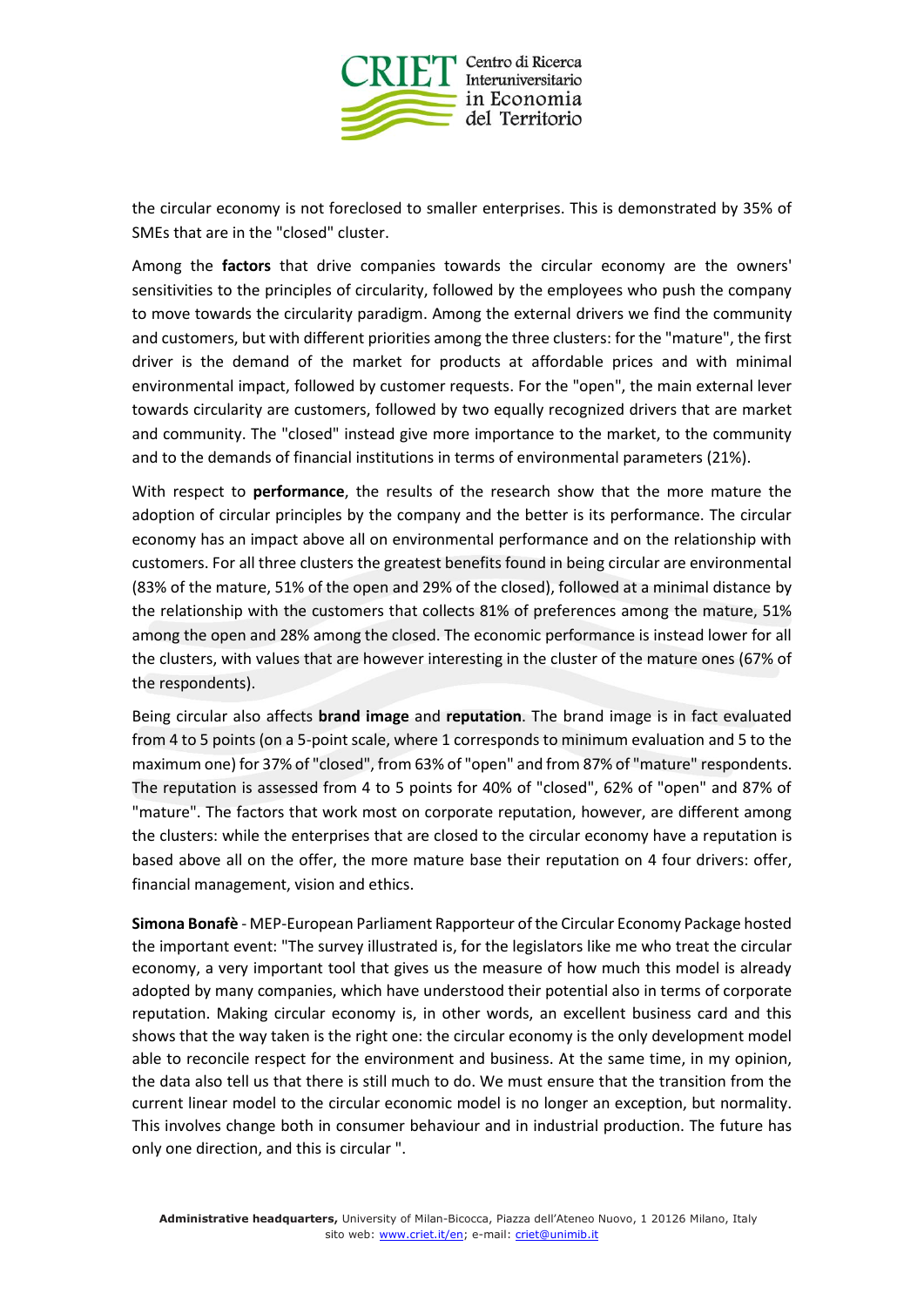

"In the dynamics of the market, the theme of circular economies is becoming very important and topical. CRIET has been active on this issue for years, through research particularly focused on the implications that the circular economy has on business models and marketing opportunities. The research presented illustrates how companies are incorporating the principles of the circular economy and with what kind of results. The research also allows us to focus on the level of maturity of companies on this issue in various European contexts, "says **Angelo Di Gregorio**, Director of CRIET.

The research was presented by **Laura Gavinelli**, Research Project Leader, Senior Research Consultant at CRIET and Research Assistant at the University of Milan-Bicocca: "the research presented allows us to get into details with business dynamics and at the same time to adopt a European perspective on what are the effects for enterprises of adopting of the circular principles. If the literature teaches us that circularity leads to greater efficiency of production systems, on the other hand, it seemed necessary to investigate whether a greater attention to the environment and to the future generations can feed the reputational capital of the company, strengthening its competitiveness and positioning it on the market in a more effective way".

**Andrea Alemanno** - Group Director Corporate Reputation of Ipsos Public Affairs - presented the part of the results on the relationship between circularity and reputation: "the attitude towards circularity is a reputational engine, which acts independently of the firm size, and contributes strongly to corporate reputation. The sustainable growth of enterprises is not linear, it is spiral. Paraphrasing Anaïs Nin - life (in this case of the firm) is a circle that widens until it reaches the circular movements of the infinite".

The round table that followed the presentation of the research saw several **experts** compare on the "doing" circular economy in Europe.

**Paola Migliorini** - Team Leader Eco-innovation and Circular Economy, DG Environment of the European Commission - "To move to a circular economy it is essential that this is desired by the highest levels of management both in the public and in the private sector and shared in its elaboration and implementation with all the actors in the supply chain, as well as the citizens ".

**Ilaria Ugenti** - Service Line Leader Corporate Reputation, Ipsos - comments: "the drive towards sustainability and the implementation of circular economy models allows us to sustain and increase the reputation of a company, of a brand, building a virtuous circle in which all stakeholders are involved ".

**Sergio Piazzardi** - Policy Officer, Private Sector & Trade of the European Commission: "In a situation of strong interest, but also of heated competition at geo-political level, supporting a transparent and responsible management of mineral resources in developing countries has become an essential factor to promote new models of sustainable growth based on the circular economy ".